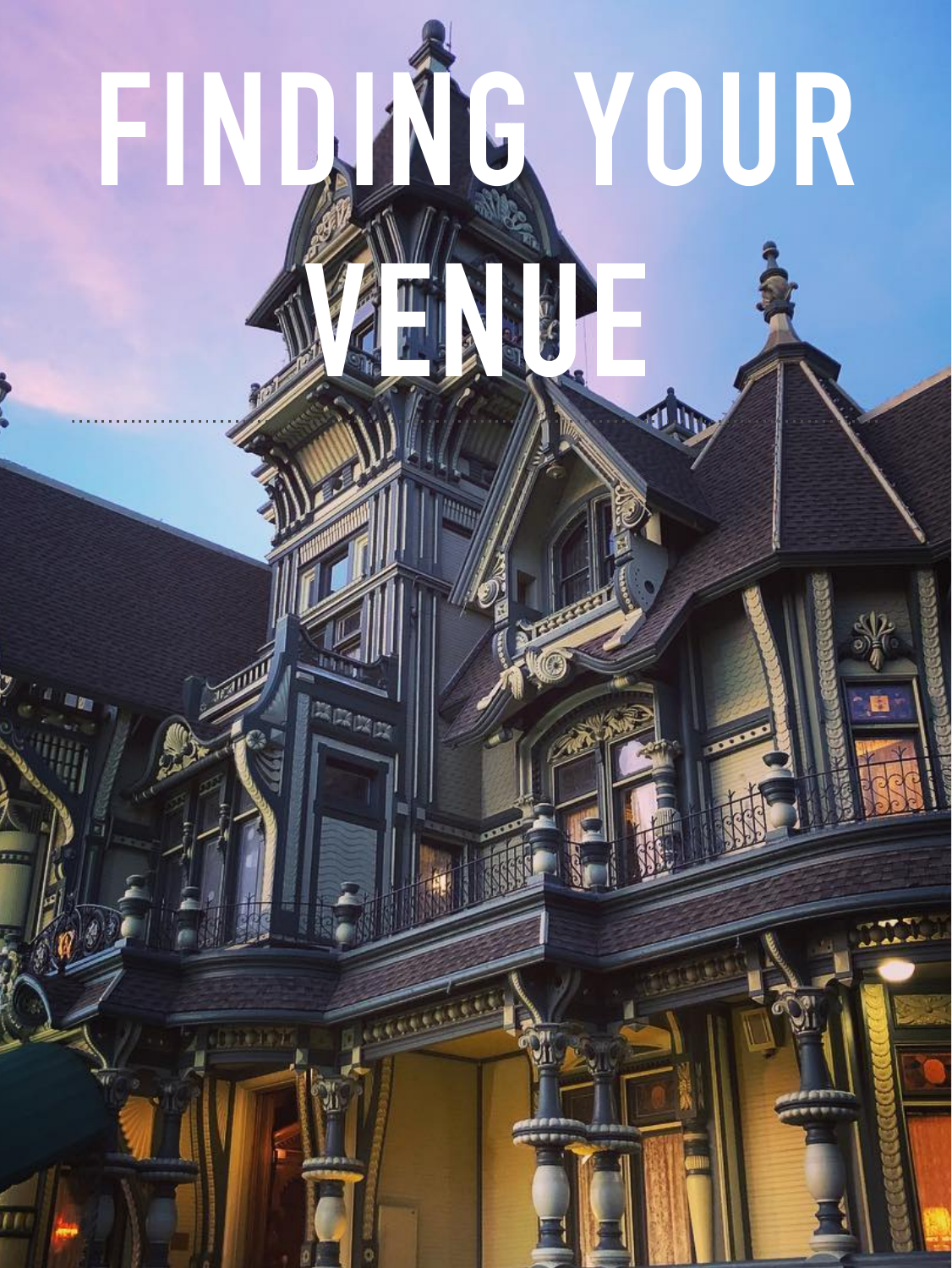

[GALAEVENTSANDWEDDINGS.COM](http://GALAEVENTSANDWEDDINGS.COM)

## **ESSENTIAL QUESTIONS FOR SELECTING A VENUE**

1. Has the venue hosted weddings before? If so, how many? How long have they been in business? If not, are you willing to be the learning curve for the venue?

2. Is the venue permitted, licensed, and insured properly? If not, are you willing to risk an early shut-down of your celebration if the neighbors complain? Additionally, does the venue require you to have any special permits, licenses, or insurance?

3. Is the venue financially secure and in good standing? A little bit of homework will tell you if there are any liens, missed mortgage payments, bankruptcy filings, and/or whether or not the property is listed on the market. Frantically scrambling to find an available venue last minute in peak season due to an unforeseen sale or foreclosure is pretty much a wedding planning nightmare!